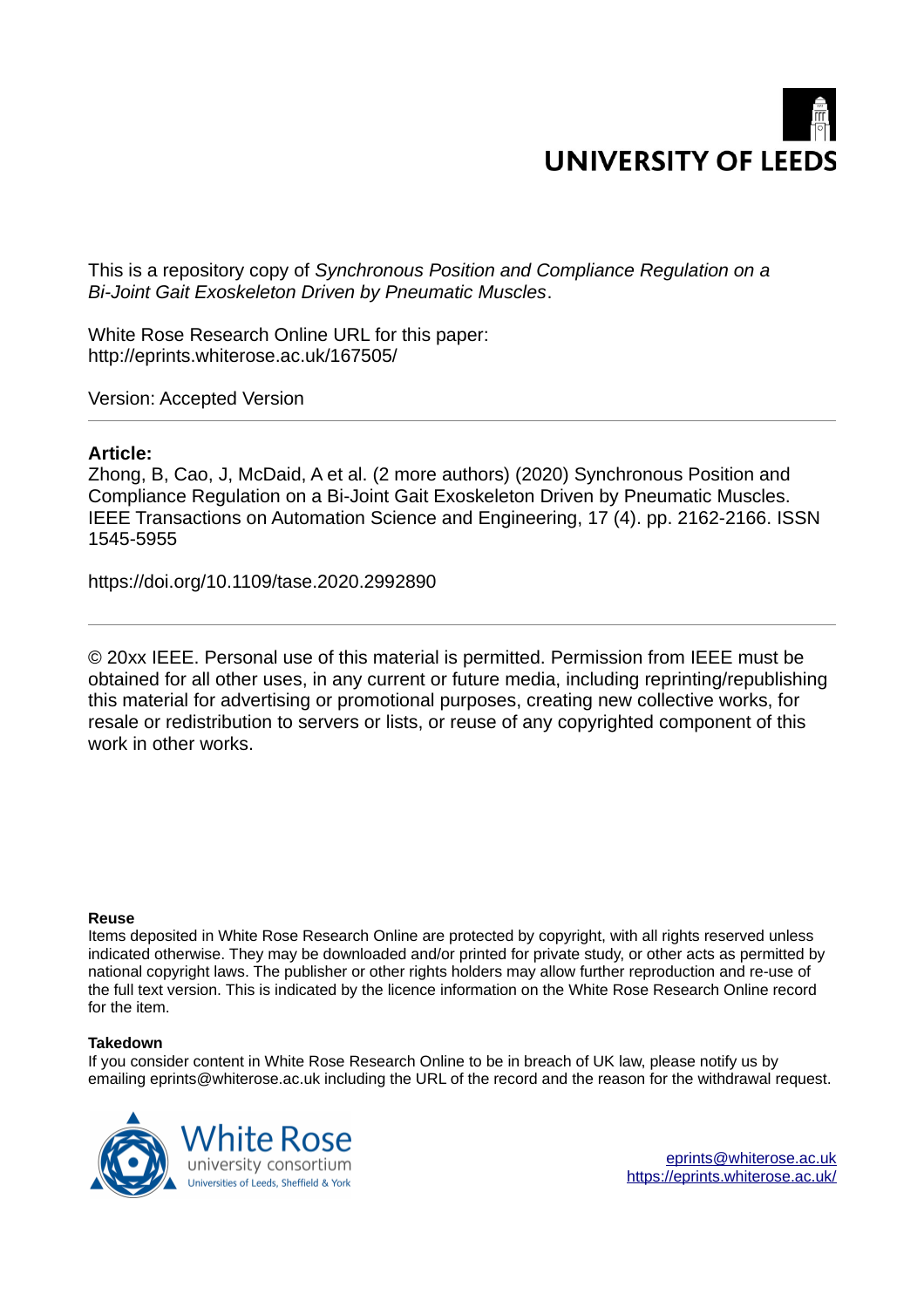# **Synchronous Position and Compliance Regulation on a Bi-Joint Gait Exoskeleton Driven by Pneumatic Muscles**

## Bin Zhong# , Jinghui Cao# , Andrew McDaid, *IEEE Member,* Sheng Quan Xie, Senior *IEEE* Member Mingming Zhang, *IEEE Member*

**Abstract—A previously-developed pneumatic muscles (PM) actuated gait exoskeleton (with only knee joint) has been demonstrated in achieving appropriate actuation torque, range of motion (ROM), and control bandwidth for task-specific gait training. While the adopted multi-input-multi-output (MIMO) sliding mode (SM) strategy has preliminarily implemented simultaneous control of the exoskeleton's angular trajectory and compliance, its efficacy with human users during gait cycles has not been investigated. This short paper presents an improved Bijoint Gait Rehabilitation Exoskeleton (BiGREX) with integrated human hip and knee joints. Results with 12 healthy subjects demonstrated that the system's compliance can be effectively adjusted while guiding the subjects walking in predefined trajectories.** 

**Note to Practitioners**—**This paper was motivated by achieving compliant interaction between PM-actuated exoskeletons and human when conducting task-specific gait training. Due to the intrinsic nonlinearity of PM, it's challenging to establish a mathematical model to precisely predict real-time compliance of the powered joints. This paper suggests a new strategy that adopts the average pressure of flexor and extensor PMs as the feedback to synchronously realize the joint position control and compliance regulation. A novel experimental approach was adopted to validate the system capability on adjusting the compliance from human users' perception. This paper provides a new insight between the controlled PM pressure and desired joint-compliance, which would be essential for the future design of PM-actuated exoskeletons.** 

**Index Terms**—**MIMO control, compliant interaction, PM lower limb exoskeleton.** 

#### I. INTRODUCTION

 Cao et al. [1] developed a MIMO SM controller on a knee joint mechanism driven by antagonistic PMs to simultaneously track the mechanism's angular trajectory and average antagonistic PM pressure. The robotic behaviors are comparable to algorithms of variable impedance reported on motor-driven gait rehabilitation devices [2]. However, the MIMO SM based compliance adaptation performance has not been investigated during fully actuated human gait cycles.

This paper is an extended study based on the MIMO SM control strategy [1] with two major contributions. One is the improved BiGREX system integrated with both human hip and knee joints to mimic natural gait cycles, and the other is to

#Co-authors Bin Zhong and Jinghui Cao contributed equally to this work.

Bin Zhong [\(11955001@mail.sustech.edu.cn\)](mailto:11955001@mail.sustech.edu.cn), Mingming Zhang<sup>\*</sup> [\(zhangmm@sustech.edu.cn](mailto:zhangmm@sustech.edu.cn) ) are with the Department of Biomedical Engineering at the Southern University of Science and Technology, China.

Jinghui Cao [\(jcao027@aucklanduni.ac.nz\)](mailto:jcao027@aucklanduni.ac.nz), and Andrew McDaid (andrew.mcdaid@auckland.ac.nz) are with the Department of Mechanical Engineering at the University of Auckland, New Zealand.

Shengquan Xie [\(s.q.xie@leeds.ac.uk \)](mailto:s.q.xie@leeds.ac.uk) is with the School of Electronic and Electrical Engineering at the University of Leeds, Leeds, UK.

experimentally investigate if the MIMO SM technique can vary the robotic assistance provided to human users while guiding them to walk along a reference gait trajectory. To the best authors' knowledge, it is the first attempt to implement variable compliance on a fully PM actuated gait exoskeleton with systematic experimental validation.

#### II. SYSTEM AND MODELING

Fig. 1 presents the configuration of BiGREX, control diagram of the MIMO SM controller and its use with BiGREX system on a human user. A myRIO platform by National Instruments is employed for data acquisition (at 1000 Hz) and real-time control processing (at 100 Hz). A custom printed circuit board was also designed for physical hardware interfacing the myRIO. The BiGREX system mainly consists of a trunk mechanism with three unactuated degrees of freedoms (DoFs) and a bi-joint mechanism with two powered joints. Detailed description of single joint kinetics, load dynamics of single joint and the dynamics of chosen FESTO PM can refer to [1]. The modeling of stiffness **S** which can be defined as  $\Delta \tau / \Delta \theta$  is required to vary the compliance when controlling the position. The theoretical stiffness can be derived from different models, like dynamic model from our previous work [1, 3] or static force models proposed in [4-6], etc.

The first approach to calculate joint compliance is using the PM's dynamic force model. Based on our previous work, the output torque of the bi-directional PMs can be expressed as equation  $(1)$  [1]:

$$
\tau = \tau_F - \tau_E = 2r[F(P_F) + B(P_F)x_F + K(P_F)x_F -
$$
  
( $F(P_E) + B(P_E)x_E + K(P_E)x_E$ )] (1)

where *F(P)*, *B(P)* and *K(P)* denote the pressure-dependent force, damping and spring parameters based on the classic dynamic model of pneumatic muscle in [7]; *x* denotes the contracting length of extensor and flexor PMs; r denotes pulley radius of an actuated joint; and parameters with subscripts F and E are corresponding to the flexion and extension motion, respectively. Nevertheless, the joint compliance is dominated by the nominal pressure of the PMs [8]. Hence, by extracting the spring parameter forms in (1), the output torque of the joint's spring force terms can be derived as:

$$
\tau = \tau_F - \tau_E = 2r[K(P_F)x_F - K(P_E)x_E]
$$
  
=  $2r[(K_0 + K_1(P_{avg} + \Delta P_F)r\theta) - (K_0 + K_1(P_{avg} - \Delta P_E)r(-\theta)]$  (2)

here the  $P_{avg}$  denotes the desired average antagonistic PM pressure;  $\Delta P_F$  and  $\Delta P_E$  denote the difference of the nominal pressure and  $P_{avg}$  of the flexor and extensor;  $K_0$  and  $K_1$  were determined experimentally;  $\theta$  denotes the joint angle. Hence, the defined joint compliance  $\mathbb C$  can be expressed as: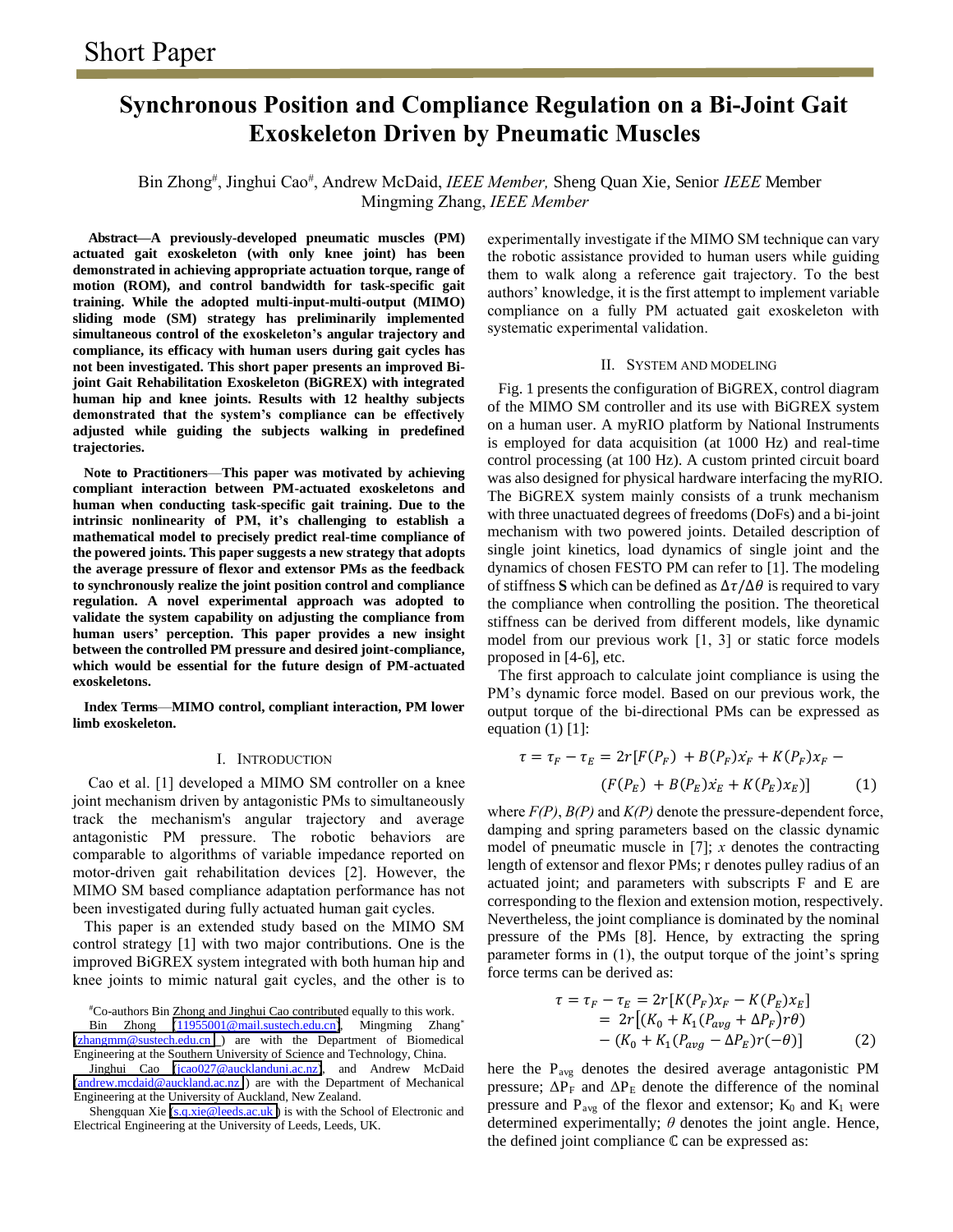

Fig. 1 The control diagram of the MIMO SM controller and its use with the BiGREX system on a human user. And the Bi-joint mechanism is illustrated in the right, both the thigh (in red) and shank (in blue) segments are powered by four pneumatic muscles.

$$
\mathbb{C} = \frac{1}{s} = \frac{\theta}{\tau} = \frac{1}{2r^2[(2K_0 + 2K_1 P_{avg} + K_1(\Delta P_F - \Delta P_E)]}
$$
(3)

When the MIMO SM controller can perfectly track the desired average antagonistic PM pressure  $(\Delta P_F = \Delta P_E)$ , the joint stiffness is linearly dependent on the set average pressure. With both  $K_0$  and  $K_1$  being set as positive constants, the compliance  $\mathbb C$  decreases as P<sub>avg</sub> increases.

The second approach is applying a static force model by Chou and Hannaford [4], which expresses the PM instant contractile force F as:

$$
F = \left(\frac{3(l_0 - x)^2 - b^2}{4\pi n^2}\right)P\tag{4}
$$

where  $l_0$  is the original length of the PM; b and n are constants related to the geometry of the PM; P denotes the instant pressure of antagonistic PMs, and equation (4) is appropriate for both flexor and extensor PM. Through substituting F into equation (1) and extracting only the spring parameter forms, the desired compliance, when the average pressure can be tracked as expected ( $\Delta P_F = \Delta P_E$ ), can be calculated as:

$$
\mathbb{C} = \frac{\pi n^2}{3r^2 \left[ -2l_0 + r(\theta_{E0} - \theta_{F0})P_{avg} + (x_F - x_E)\Delta P \right]} \tag{5}
$$

where  $\theta_{E0}$  and  $\theta_{F0}$  denote joint angular positions when the extensor and flexor PMs are at their original lengths.

It's obviously demonstrated by equations (3) and (5) that the relationship between compliance and pressure is inversely proportional. However, we can also notice that the joint compliance cannot be precisely derived from the PM models which have been proved to be practical in certain cases, because (1) both models are simplified due to the nonlinearity of the PM; (2) different models present varied results. Note that, no extra mechanism was implemented to measure the real-time compliance magnitude and feedback it for control. Hence, it would be essential to conduct experiments to prove the

feasibility of the proposed MIMO SM algorithm with closeloop average PM pressure control model during human gait. The performance of adaptive compliance control will be presented in Section III-C.

## III. EXPERIMENTS AND RESULTS

Comparing to the preliminary experiments on knee joint in [1], three sets of experiments were designed in this study with natural human walking gait aiming to comprehensively evaluate the effectiveness of the MIMO SM control with the compliance adaptable BiGREX system, results will be presented in section A to C.

Ethical approval for experiments was granted by the University of Auckland Human Participants Ethics Committee (014970). Written informed consent had been obtained from all the participants prior to conducting any experiments.

## *A. Technical Validation of BiGREX's Control System*

This experiment aims to validate the control system's ability to track the desired gait trajectories and average pressures of both actuated joints simultaneously. The experiment was performed without human subject attached. During the experiment, both the hip and knee joints of BiGREX was programmed to track reference gait trajectories in joint space. The desired average antagonistic PM pressures of both actuated joints were set to 270 KPa, a moderate level of system compliance, with the experimental results shown in Fig.2.

It can be observed from Fig. 2 that the proposed MIMO SM control system is able to track a gait trajectory while maintaining the average PM pressures of both actuated joints. In general, the hip joint performed better in both trajectory (RMSE being 0.022 rad for hip and 0.125 rad for knee) and average PM pressure tracking (RMSE being 0.746 KPa for hip and 16 KPa for knee). This could be due to that the desired knee joint trajectory has higher ROM and was more challenging for the controller to track. Considering the safety and nature of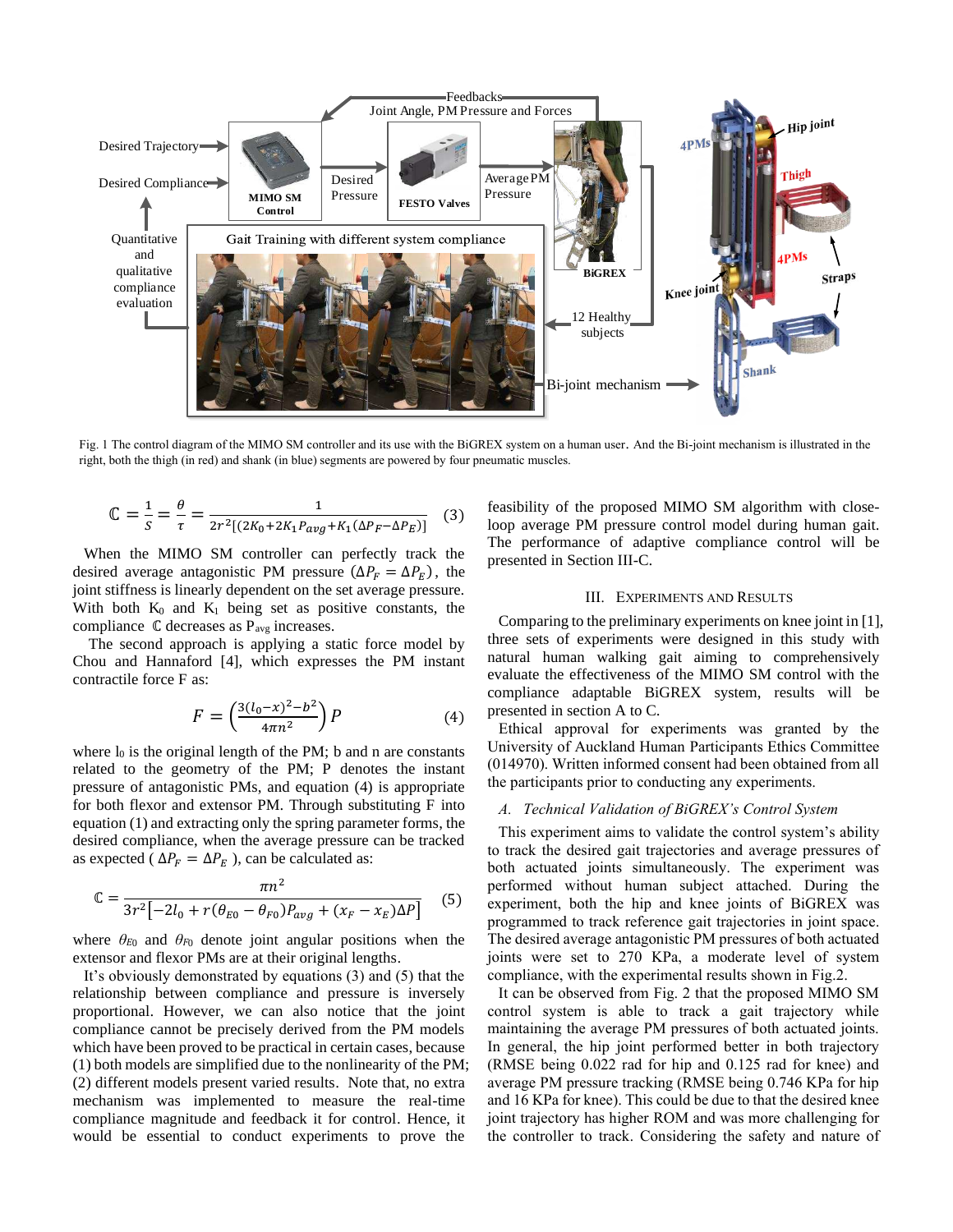

Fig. 2 The joint space trajectory and average PM pressure tracking performance for both actuated joints of GAREX. **Top**: the trajectory tracking performance of the hip joint. **Middle**: the trajectory tracking performance of the knee joint. **Bottom**: the average pressure control performance of both the hip and knee joints. RMSE: Root mean square error.

robotic gait rehabilitation, angular trajectory tracking needs to be prioritized among the two control objectives. This was implemented by the tuning parameters that let angular trajectory tracking take the dominant role in the overall control actions. As a result, the pressure tracking performance was slightly sacrificed, especially when the desired rate of position change is significant. This is the reason that pressure tracking performance is better on the hip joint.

#### *B. Task-specific Gait Training Pilot*

The automated treadmill-based gait training performance of BiGREX with human users will be investigated in this section. One healthy subject with the medium build (male, 172 cm, 68 kg) participated in the validation experiment of the robotic gait training. The exoskeleton was adjusted according to the participant's anthropometric data. During the experiment, programmed with the MIMO SM controller, BiGREX guided the subject to walk in a predefined gait trajectory on the treadmill with a speed of 1.5 km/h. The participant was asked to relax his leg strapped to the exoskeleton and let BiGREX in charge. The participant also adapted unactuated leg's movements to achieve stable walking on the treadmill. Four two-minute experiments were conducted and in between two experiments, there was a break of two minutes. In each experiment, the average PM pressures of the hip and knee joints were controlled to the same magnitude. The desired average antagonistic PM pressures were in turn 160, 240, 320 and 400 KPa for four experiments. Combining the dynamic algorithm from average antagonistic PM pressure to joint compliance

described in [9], the ideal joint compliance under these four experimental conditions were 0.0158, 0.0152, 0.0147 and 0.0143 rad/Nm, respectively.

During the training process, this participant was able to walk smoothly on the treadmill with the guidance from BiGREX with different joint compliance levels. His gait trajectories of the two actuated joints are presented in Fig. 3, where gait data over the 2-minute experimental intervals were averaged, and the trajectory tracking performance was evaluated with the RMSE value. It is obvious that the RMSE had a trend of decrease as the controlled average PM pressure increased, indicating that BiGREX became less compliant and gave the subject less freedom around the desired trajectory, and providing a statistical basis for the optimal predefinition of joint compliance to a specific user.

## *C. Validation of Controllable Compliance*

As shown in Fig.1, the average pressures of PMs were adopted in the closed-loop control algorithm. To further validate whether the proposed controller is capable of tracking predefined gait trajectory and simultaneously adjusting the actuation compliance to modify the assistance provided, the third set of experiments was conducted. A total of 12 (10 males and 2 females) subjects of ages between 23 and 31 were involved, with height ranging from 164 to 188 cm and weight from 49 to 100 kg. Before a participant starting experiments, the concept of compliance had been explained.

Each participant was required to conduct four experiments. Each experiment lasted approximated three minutes in between the two experiments there was a break of two minutes. Similar to the experiment described in Section III-B, all participants were assisted by the robot to walk on the treadmill at the speed of 1.5 km/h. The average PM pressures of the hip and knee joints were controlled at 160, 240, 320 and 400 KPa.

Each participant was required to experience four experiments with different pressures in a randomized order, and he/she was not informed of the controlled average pressure. Each of them was asked to relax and let the BiGREX guide the leg movement for the first half of an experiment. In the second half, he/she was asked to actively walk with the assistance from the exoskeleton and/or try to walk in his/her preferred gait pattern disregarding the assistance from the exoskeleton, so that the subject would have the impression of the compliance of the exoskeleton. After completing the first two and three trials, the subject was asked to rank the compliance levels of the experiment he/she had completed. After finishing all four trials, the subject was able to rank the compliance level of each experiment with a discrete score of 1, 2, 3 or 4, with 1 being most compliant and 4 being least compliant. No matter what result was given after the four experiments, the researcher asked the subject if he/she wished to re-conduct any of the experiments to help him/her refresh memory or eliminate any uncertainty. Each participant could request up to two experiments to be replayed. For each controlled average pressure, the means and variances of the compliance scores rated by the participants were calculated. Such results are summarized in the first two rows of Table I. One-way Analysis of Variance (ANOVA) was thought to be suitable for examining if there is any statistical difference between the means of compliance scores. Before that, the *Levene* test was conducted to investigate the equality of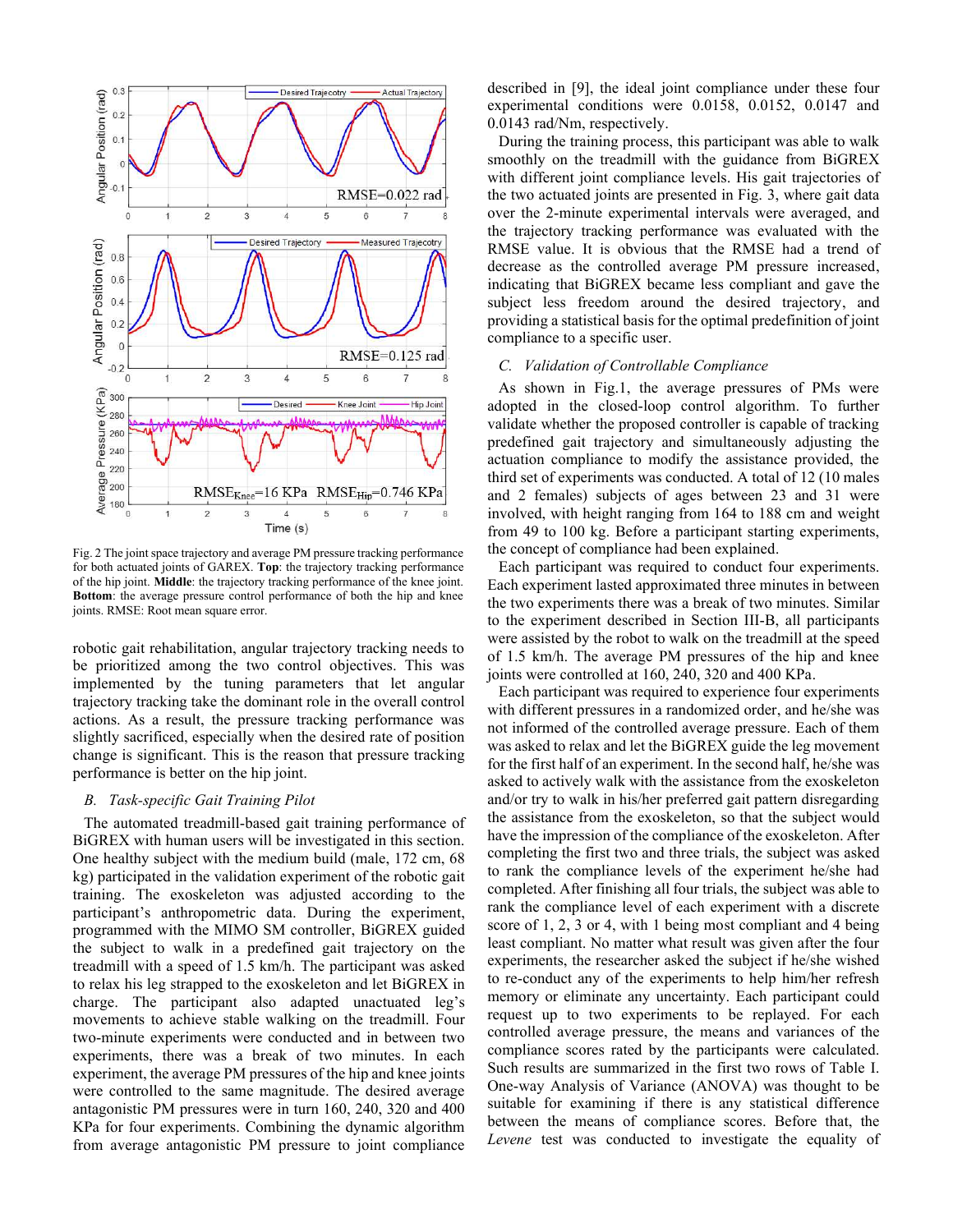

Fig. 3 The comparison between the desired and actual gait trajectories of the two actuated joints during the validation experiments. The trajectories have been normalized to one gait cycle. The red lines are the predefined reference gait trajectory. The blue lines represent the average gait trajectories over the experimental period. The shaded area stands for the standard deviations of the average trajectories over the recorded gait cycles. Subplots (a, c, e, g) are the trajectories of the knee joint and subplots (b, d, f, h) are for the hip joint. The subplots in the top, second, third and bottom rows are for experiments with desired average antagonistic PM pressures 160, 240, 320 and 400 KPa respectively.

variance of the experimental data. The test's *p-value* of 0.032 rejects the null hypothesis that all four groups have equal variance. A commonly used logarithm transformation of the original experimental data has been performed and the means and variances of the transformed data are listed in the third and fourth rows of Table I. The *Levene* test of transformed results gave a *p-value* of 0.462, which means the assumption of equal variance is not violated.

The one-way ANOVA analysis is then performed on the transformed data and its *p-value* of 0.000 suggests a very strong evidence to reject the null hypothesis that all the samples have equal means. Multiple comparisons via Tukey's test was also conducted to investigate whether there are statistical differences between all the combinations of two different groups. The analytical results again expressed by *p-values* are exhaustively listed in the second half of TABLE I. As seen from the table, there is highly significant difference (*p-values:* 0.000) in means between groups whose average pressure levels are not adjacent. For adjacent groups, there is very strong evidence for the difference in means between 160 and 240 KPa. There is strong evidence for the difference in means between 240 and 400 KPa

groups. However, there is not significant statistical difference in means between the 320 and 400 KPa groups.

The above statistical analysis further approves that there is an inversely proportional relationship between the controlled average pressure of the PM actuation system and the

| <b>TABLEI</b><br>RESULTS OF COMPLIANCE SCORES AND ANOVA ANALYSIS |                                 |        |        |        |
|------------------------------------------------------------------|---------------------------------|--------|--------|--------|
|                                                                  | Controlled Average PM Pressures |        |        |        |
|                                                                  | 160KPa                          | 240KPa | 320KPa | 400KPa |
| Mean                                                             | 1.083                           | 2.333  | 3.000  | 3.583  |
| Variance                                                         | 0.083                           | 0.606  | 0.545  | 0.447  |
| Mean<br>Transformed                                              | 0.025                           | 0.320  | 0.464  | 0.571  |
| Variance<br>Transformed                                          | 0.008                           | 0.016  | 0.013  | 0.003  |
| 160 KPa                                                          |                                 | 0.000  | 0.000  | 0.000  |
| 240 KPa                                                          |                                 |        | 0.005  | 0.000  |
| 320 KPa                                                          |                                 |        |        | 0.056  |

**Note**: The upper half of the table shows a bunch of statistic values of tested compliance. The bottom half shows all the possible *p-values* between groups via the Tukey's test. Gray colored grids denote nonsignificant difference.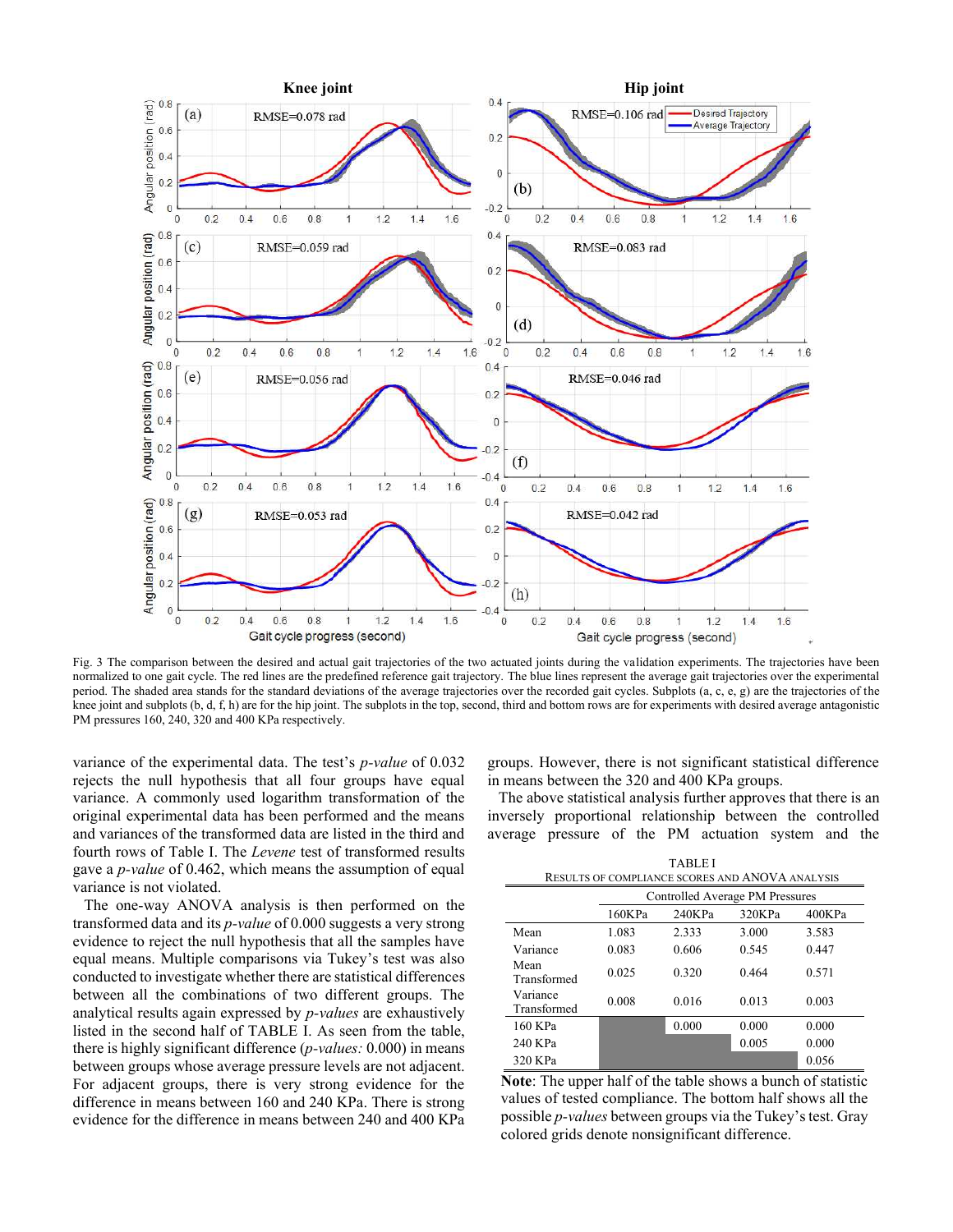exoskeleton compliance. However, the relationship is not linear. For the same difference interval in average pressure, the change in compliance is more significant when the average pressure is lower. Understanding such a trend is important since further development of the BiGREX system may require the automatic adaption of the compliance level based on the patient's performance or ability assessment during rehabilitation training.

## IV. REMARKS AND CONCLUSIONS

A unilateral robotic gait rehabilitation system- BiGREX actuated by PMs has been well evaluated with human users. Only a few PM driven gait rehabilitation exoskeletons have been reported and to our knowledge, none of them have conducted detailed compliance analysis to verify the system's ability to provide task-specific gait training. BiGREX was designed with future clinical applications in mind and possibilities of combining with extra ankle rehabilitation mechanisms to form a full limb exoskeleton [5, 10]. The system is capable to provide sufficient torque for the knee and hip joint rotations in the sagittal planes to facilitate gait rehabilitation for a patient weighing up to 100 kg.

It's worth noting that task-specific robotic gait training imposes ROM and bandwidth requirements to the system development. While the previous PM driven robotic rehabilitation system usually ignored the intrinsic slow pressure dynamics of PMs by using pressure regulating valves, which could potentially affect the controlled bandwidth [11]. For BiGREX, the use of the analogue valves enabled the researchers to obtain the entire system model that encompasses all major uncertainties.

 Based on such a model, the MIMO SM controller was thus developed and tuned to deliver robust control performance. Currently, BiGREX can comfortably guide treadmill based gait training at a speed of 1.5 km/h, which is similar to the slower speed adopted for clinical trials on motor-driven gait rehabilitation exoskeleton [12]. At the moment, the controlled bandwidth is limited by the pneumatic supply system and the mechanical design. To further increase the bandwidth the following changes could be made: 1) increasing current pneumatic supply pressure (6 bar); 2) using larger diameter tubes and valves; 3) optimizing the exoskeleton design to further reduce its weight.

The means of using average pressure to represent actuation compliance is not new. Due to the system simplification with pressure regulating valves, the joint space trajectory and average PM pressure controller are separated and the average PM pressure was adjusted through an open-loop controller. The actuation compliance is again calculated from the average PM pressure using the force dynamics model of the PM. There were also no dedicated experiments to investigate if such a compliance adjusting approach could vary the extent of guidance during robotic gait rehabilitation.

BiGREX's MIMO SM control system considers PM pressures as state variables and allows more direct manipulation of the average PM pressure compared to [13-15]. A novel experimental approach was adopted to validate the system capability on adjusting the compliance from participant's perception, which guarantees a safe and compliant human-robot interaction so as to enhance the patients' trust in robots. It was demonstrated in another of our researches that compliant interaction and trust in robots are key factors that contribute to enhanced rehabilitation performance [16]. Moreover, statistical analysis indicated the system is able to provide different levels of assistance via changing the compliance when providing taskspecific gait training.

#### **REFERENCES**

- [1] J. Cao, S. Q. Xie, and R. Das, "MIMO sliding mode controller for gait exoskeleton driven by pneumatic muscles," IEEE Transactions on Control Systems Technology, vol. 26, no. 1, pp. 274-281, 2018.
- [2] B. Vanderborght et al., "Variable impedance actuators: A review," Robotics and Autonomous Systems, vol. 61, no. 12, pp. 1601-1614, 2013, doi: 10.1016/j.robot.2013.06.009.
- [3] J. Cao, S. Q. Xie, M. Zhang, and R. Das, "A new dynamic modelling algorithm for pneumatic muscle actuators," in International Conference on Intelligent Robotics and Applications, 2014: Springer, pp. 432-440.
- [4] C.-P. Chou and B. Hannaford, "Measurement and modeling of McKibben pneumatic artificial muscles," IEEE Transactions on robotics and automation, vol. 12, no. 1, pp. 90-102, 1996.
- [5] M. Zhang, A. McDaid, A. J. Veale, Y. Peng, and S. Q. Xie, "Adaptive Trajectory Tracking Control of a Parallel Ankle Rehabilitation Robot With Joint-Space Force Distribution," IEEE Access, vol. 7, pp. 85812- 85820, 2019, doi: 10.1109/access.2019.2925182.
- [6] J. Sarosi, "New approximation algorithm for the force of Fluidic Muscles," presented at the 2012 7th IEEE International Symposium on Applied Computational Intelligence and Informatics (SACI), 2012.
- [7] D. Reynolds, D. Repperger, C. Phillips, and G. Bandry, "Modeling the dynamic characteristics of pneumatic muscle," Annals of biomedical engineering, vol. 31, no. 3, pp. 310-317, 2003.
- [8] S. Hussain, S. Q. Xie, and P. K. Jamwal, "Robust nonlinear control of an intrinsically compliant robotic gait training orthosis," IEEE Transactions on Systems, Man, and Cybernetics: Systems, vol. 43, no. 3, pp. 655-665, 2012.
- [9] S. Xie, M. Zhang, and W. Meng, Soft Robots for Healthcare Applications: Design, Modeling, and Control. Institution of Engineering and Technology, 2017.
- [10] M. Zhang, J. Cao, G. Zhu, Q. Miao, X. Zeng, and S. Q. Xie, "Reconfigurable workspace and torque capacity of a compliant ankle rehabilitation robot (CARR)," Robotics and Autonomous Systems, vol. 98, pp. 213-221, 2017, doi: 10.1016/j.robot.2017.06.006.
- [11] M. Zhang et al., "Adaptive Patient-Cooperative Control of a Compliant Ankle Rehabilitation Robot (CARR) with Enhanced Training Safety," Ieee T Ind Electron, vol. 65, no. 2, pp. 1398 - 1407, 2017.
- [12] K. P. Westlake and C. Patten, "Pilot study of Lokomat versus manualassisted treadmill training for locomotor recovery post-stroke," J Neuroeng Rehabil, vol. 6, p. 18, 2009.
- [13] T.-Y. Choi, B.-S. Choi, and K.-H. Seo, "Position and compliance control of a pneumatic muscle actuated manipulator for enhanced safety," Control Systems Technology, IEEE Transactions on, vol. 19, no. 4, pp. 832-842, 2011.
- [14] S. Hussain, S. O. Xie, and P. K. Jamwal, "Robust Nonlinear Control of an Intrinsically Compliant Robotic Gait Training Orthosis," Systems, Man, and Cybernetics: Systems, IEEE Transactions on, vol. 43, no. 3, pp. 655- 665, 2013, doi: 10.1109/TSMCA.2012.2207111.
- [15] Q.-T. Dao and S.-i. Yamamoto, "Assist-as-needed control of a robotic orthosis actuated by pneumatic artificial muscle for gait rehabilitation," Applied Sciences, vol. 8, no. 4, p. 499, 2018.
- [16] B. Zhong, W. Niu, E. Broadbent, A. McDaid, T. M. C. Lee, and M. Zhang, "Bringing Psychological Strategies to Robot-Assisted Physiotherapy for Enhanced Treatment Efficacy," Front Neurosci, vol. 13, p. 984, 2019, doi: 10.3389/fnins.2019.00984.